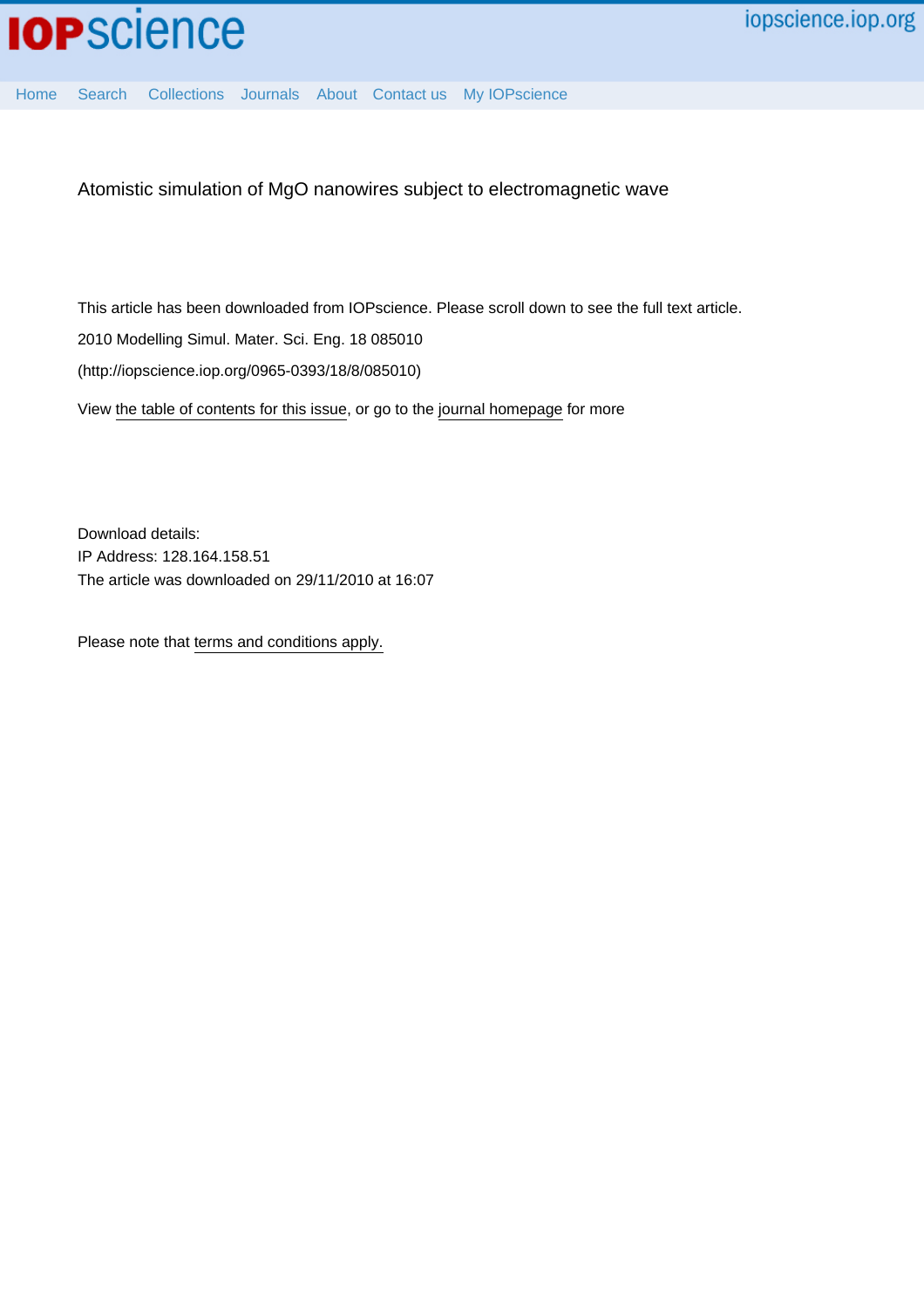Modelling Simul. Mater. Sci. Eng. **18** (2010) 085010 (15pp) [doi:10.1088/0965-0393/18/8/085010](http://dx.doi.org/10.1088/0965-0393/18/8/085010)

# **Atomistic simulation of MgO nanowires subject to electromagnetic wave**

## **Xianqiao Wang and James D Lee**

Department of Mechanical and Aerospace Engineering, The George Washington University, Washington, DC 20052, USA

Received 20 July 2010, in final form 4 November 2010 Published 25 November 2010 Online at [stacks.iop.org/MSMSE/18/085010](http://stacks.iop.org/MSMSE/18/085010)

#### **Abstract**

This work is concerned with the application of atomistic field theory (AFT) in modeling and simulation of polarizable materials under an electromagnetic (EM) field. AFT enables us to express an atomic scale local property of a multi-element crystalline (which has more than one kind of atom in the unit cell) system in terms of the distortions of lattice cells and the rearrangement of atoms within the lattice cell, thereby making AFT suitable to fully reproduce both acoustic and optical branches in phonon dispersion relations. Due to the applied EM field, the inhomogeneous motions of discrete atoms in the polarizable crystal give rise to the rearrangement of microstructure and polarization. The AFT and its corresponding finite element implementation are briefly introduced. Single-crystal MgO nanowires under an EM field is modeled and simulated. The numerical results have demonstrated that AFT can serve as a tool to analyze the electromagnetic phenomena of multi-element crystal materials at micro/nano-level within a field framework.

(Some figures in this article are in colour only in the electronic version)

#### **1. Introduction**

Optical phonon branches exist in all crystals that have more than one atom per primitive unit cell. Under an electromagnetic field it is the optical modes that are excited. Optics is a phenomenon that necessitates the presence of an electromagnetic field. While classical continuum theory is the long acoustic wave limit, lattice dynamics analysis has shown that micromorphic theory [\[1–3\]](#page-14-0) yields phonon dispersion relation similar to those from atomistic calculations and experimental measurements [\[4,](#page-14-0) [5\]](#page-14-0). It provides up to 12 phonon dispersion relations, including three acoustic and nine optical branches. The optical phonons in micromorphic theory describe the internal displacement patterns within the microstructure of material particles consistent with the internal atomic displacements in the optical modes.

The past few decades have seen the explosive growth of multiscale modeling approaches for linking atomistic with macroscopic models. Among them are the coupled length scale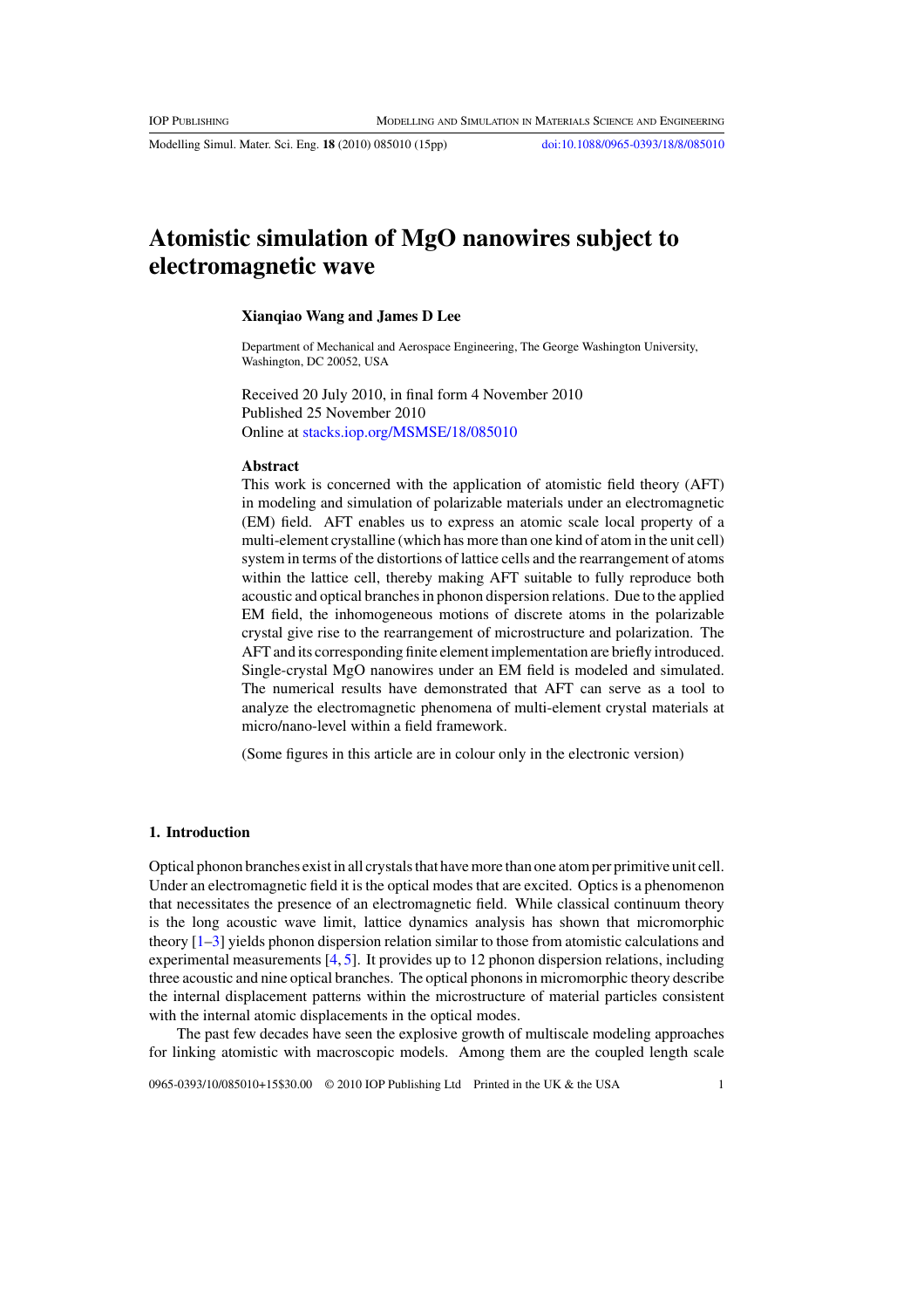method [\[6\]](#page-14-0), the bridging scale method [\[7\]](#page-15-0), the bridging domain method [\[8\]](#page-15-0), the mathematical homogenization theory [\[9\]](#page-15-0), the atomistic-to-continuum method [\[10\]](#page-15-0) and so forth. Despite different treatments in the coupling strategy, these methods share basic principles, and typically have three components: a finite element (FE) representation for continuum subdomains where the deformation field is smooth and homogeneous; a molecular dynamics description for atomistic subdomains in which bond breaking is expected; a strategy to couple these two representations. Differences in the available coupling methods are the specifics of the coupling strategies, which have been extensively reviewed in [\[11,](#page-15-0) [12\]](#page-15-0). Another typical popular bottomup approach is the quasicontinuum method  $[13]$ . The chief objective of the method is to coarsen an atomistic description systematically by the judicious introduction of kinematic constraints. These kinematic constraints are selected and designed to preserve full atomistic resolution where required and to treat collectively large numbers of atoms in regions where the deformation field varies slightly on the scale of the lattice.

It is also worth mentioning that micromorphic theories are the logical extensions of the classical field theories for the applications in microscopic space and short time scales. The fundamental difference between the microcontinuum field theory and the classical continuum mechanics is that the former are continuum models embedded with microstructure for the purpose of capturing the microscopic motion and deformation. Micromorphic theory treats a material as a continuous collection of deformable particles, each particle possessing a finite size and inner structure. Chen *et al* [\[4\]](#page-14-0) examined the physical foundation of those microcontinuum theories from the viewpoint of phonon dispersion relations, and concluded that the applicability of those microcontinuum theories is limited because of the continuum assumption of the microstructure. Motivated by the applicability and limitation of microcontinuum theories as well as by a bottom-up formalism of linking atomistic model to continuum descriptions by Irvine and Kirkwood [\[14\]](#page-15-0) and Hardy [\[15\]](#page-15-0), atomistic field theory (AFT) has been constructed by Chen and her coworkers [\[16–21\]](#page-15-0) for concurrent atomistic/continuum modeling of materials/systems. Continuous local densities of fundamental physical quantities in atomistic systems are derived. By decomposing atomic motion/deformation into homogeneous lattice motion/deformation and inhomogeneous internal atomic motion/deformation, and also decomposing momentum flux and heat flux into homogeneous and inhomogeneous parts, field description of conservation laws at atomic scale has been formulated. Subsequently, a field representation of atomistic system is obtained, leading naturally to an atomistic/continuum theory, in which a material is viewed as a continuous collection of lattice points, while embedded within each lattice point is a group of discrete atoms. In AFT, the lattice deformation is homogenous and continuous, but the internal deformation is inhomogeneous.

This paper is concerned with the application of AFT in the simulation of a rocksalt crystal MgO under an electromagnetic wave. Following this introduction, the atomistic formulation of AFT will be briefly introduced in section 2 and the FE implementation will be developed in section [3.](#page-6-0) In section [4,](#page-8-0) we will present the response of MgO nanowires under an EM wave to demonstrate the characteristics and the advantages of AFT. We conclude this paper with a brief summary and discussion in section [5.](#page-14-0)

#### **2. Atomistic field theory**

To provide the background for the subsequent developments, we briefly review the AFT constructed by Chen and her coworkers [\[16–21\]](#page-15-0) and its corresponding numerical algorithm by Lee *et al* [\[18,](#page-15-0) [19\]](#page-15-0). In contrast to the classical statistical mechanics approaches or the existing formalisms that link unit-cell variables to continuum field variables, AFT views a crystalline material as a continuous collection of lattice cells and a group of discrete and distinct atoms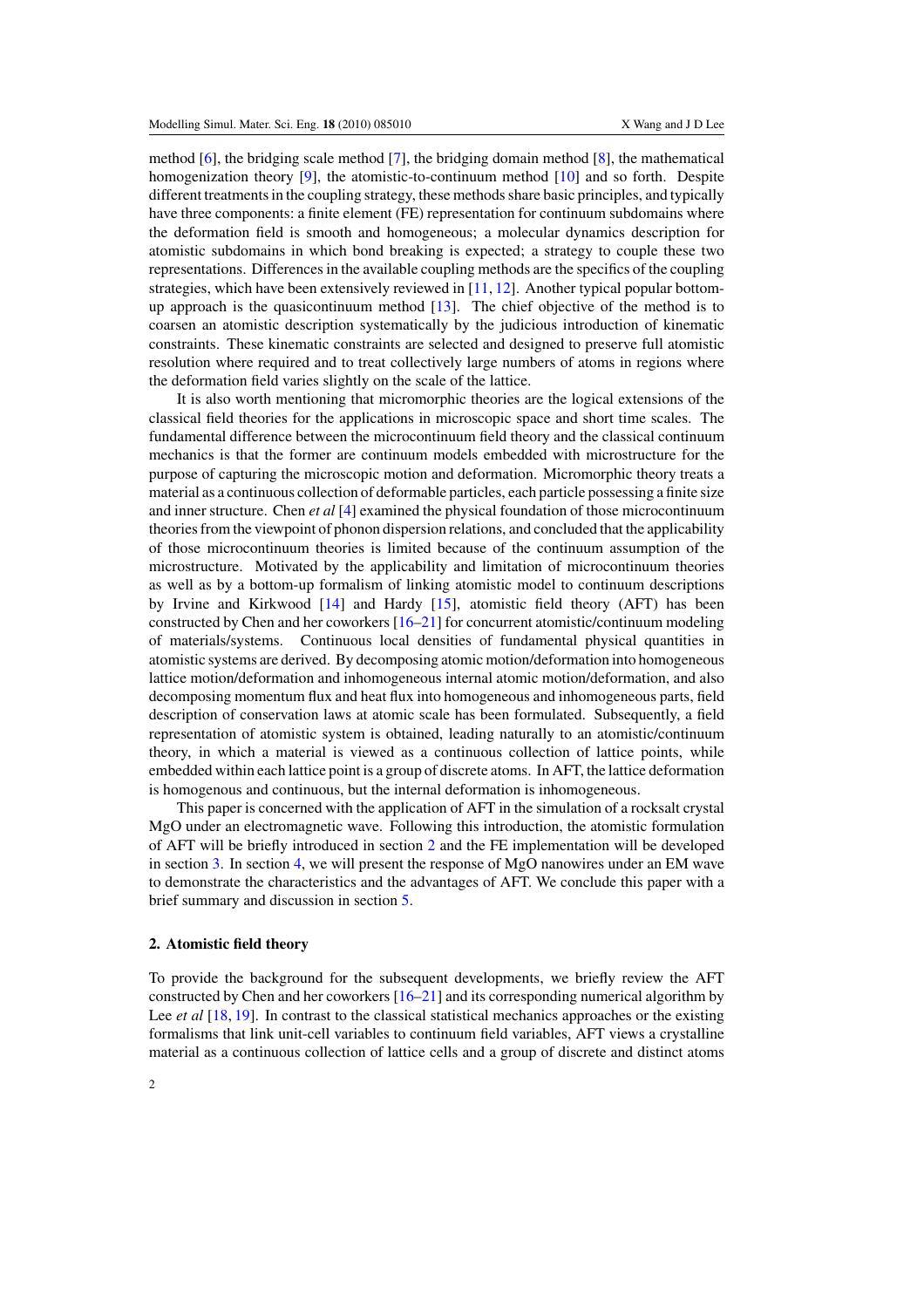<span id="page-3-0"></span>

**Figure 1.** Atomistic view of the crystal structure.



**Figure 2.** Relation between physical space and phase space descriptions.

situated within each lattice cell as shown in figure 1. Thus, a more general link, shown in figure 2, between any phase space function  $A(r, p)$  and the corresponding local density function  $a(x, y^{\alpha}, t)$  was developed by Chen [\[9\]](#page-15-0) as

$$
a(x, y^{\alpha}, t) = \sum_{k=1}^{N_l} \sum_{\xi=1}^{N_a} A(r, p) \delta(R^k - x) \tilde{\delta}(\Delta r^{k\xi} - y^{\alpha}) \qquad (\alpha = 1, 2, 3, \ldots, N_a), \qquad (1)
$$

where r and p are the positions and momenta of atoms in the phase space, respectively, the superscript *kξ* refers to the *ξ* th atom in the *k*th unit cell, *R<sup>k</sup>* is the position of the mass center of the *k*th unit cell,  $\Delta r^{k\xi}$  is the atomic position of the *ξ* th atom relative to the mass center of the *k*th unit cell, *x* and  $y^{\alpha}$  are the corresponding physical space counterparts of  $R^k$  and  $\Delta r^{k\alpha}$ ,  $N_l$  is the total number of unit cells in the system and  $N_a$  is the number of atoms in a unit cell. The first delta function in equation is a localization function. It can be a Dirac *δ*-function [\[14\]](#page-15-0) or a distribution function  $[15]$ . The field descriptions of the conservation equations and the constitutive relations have been proved to be independent of the choices of the localization function [\[22\]](#page-15-0). The second delta function in equation is the Kronecker delta, which identifies *y*<sup>*α*</sup> to  $\Delta r^{k\alpha}$ .

The time evolution of any physical quantity in the AFT can be expressed as

$$
= \sum_{k=1}^{N_l} \sum_{\xi=1}^{N_a} \mathbf{A}(r, p) \delta(\mathbf{R}^k - x) \tilde{\delta}(\Delta r^{k\xi} - y^{\alpha})
$$

$$
\frac{\partial a(x, y^{\alpha}, t)}{\partial t} \bigg|_{x, y^{\alpha}} - \nabla_x \cdot \sum_{k=1}^{N_l} \sum_{\xi=1}^{N_a} V^k \otimes A(r, p) \delta(\mathbf{R}^k - x) \tilde{\delta}(\Delta r^{k\xi} - y^{\alpha})
$$
(2)
$$
- \nabla_{y^{\alpha}} \cdot \sum_{k=1}^{N_l} \sum_{\xi=1}^{N_a} \Delta v^{k\xi} \otimes A(r, p) \delta(\mathbf{R}^k - x) \tilde{\delta}(\Delta r^{k\xi} - y^{\alpha}).
$$

When  $a(x, y^{\alpha}, t)$  is the local density of a conserved quantity, equation (2) represents the corresponding balance law.

By means of equation (1), the local density quantities, such as mass density  $\rho^{\alpha}$ , linear momentum density  $\rho^{\alpha}(v + \Delta v^{\alpha})$ , internal energy density  $\rho^{\alpha}e^{\alpha}$  and temperature  $T^{\alpha}$ , are defined as

$$
\rho^{\alpha} \equiv \sum_{k=1}^{N_l} \sum_{\xi=1}^{N_a} m^{\xi} \delta(\mathbf{R}^k - \mathbf{x}) \tilde{\delta} (\Delta \mathbf{r}^{k \xi} - \mathbf{y}^{\alpha}), \tag{3}
$$

$$
\rho^{\alpha}(v + \Delta v^{\alpha}) \equiv \sum_{k=1}^{N_l} \sum_{\xi=1}^{N_a} m^{\xi} (V^k + \Delta v^{k\xi}) \delta(\mathbf{R}^k - x) \tilde{\delta}(\Delta r^{k\xi} - y^{\alpha}), \tag{4}
$$

3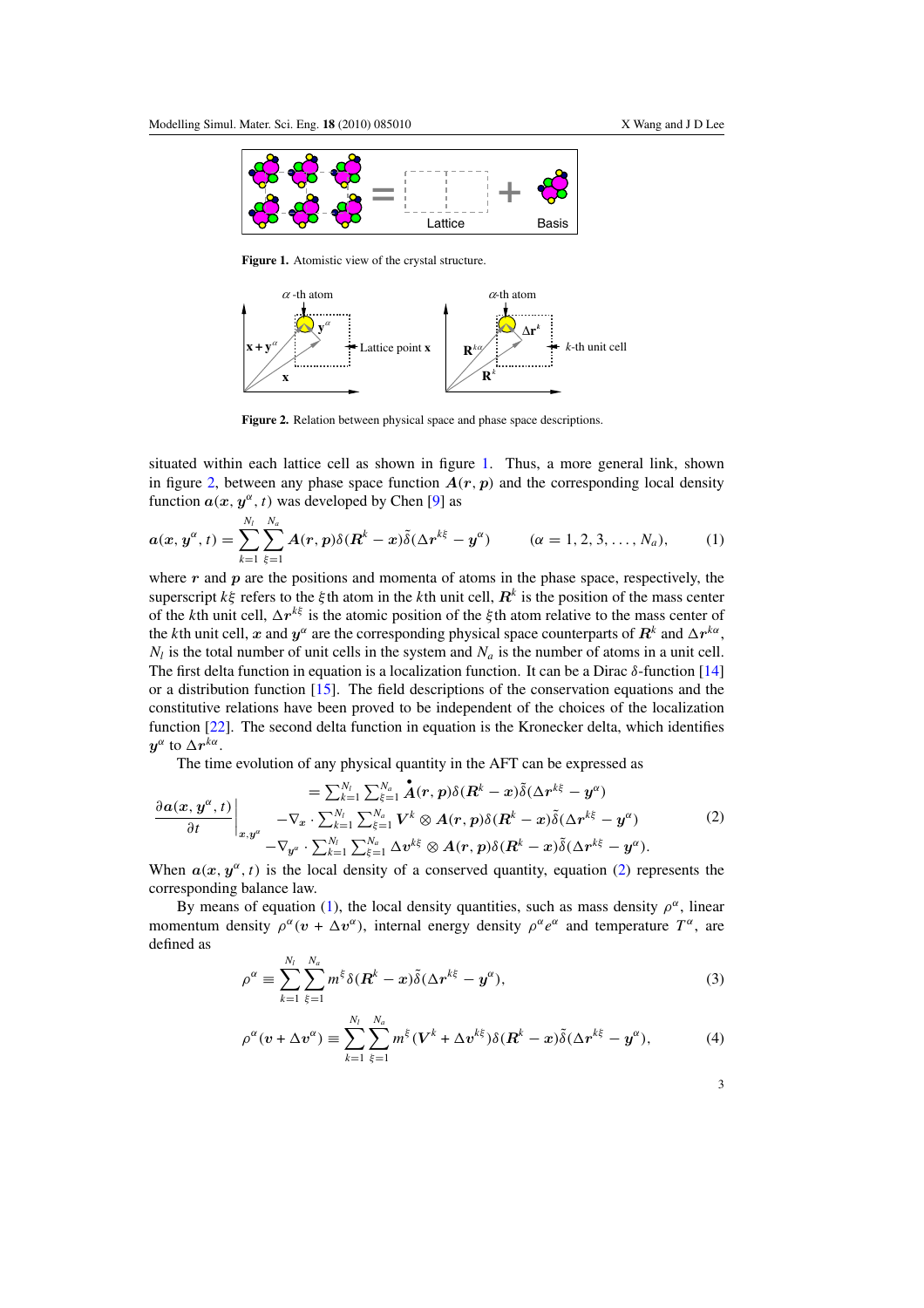<span id="page-4-0"></span>
$$
\rho^{\alpha} e^{\alpha} \equiv \sum_{k=1}^{N_l} \sum_{\xi=1}^{N_a} \left[ \frac{1}{2} m^{\xi} (\tilde{\boldsymbol{V}}^{k\xi})^2 + U^{k\xi} \right] \delta(\boldsymbol{R}^k - \boldsymbol{x}) \tilde{\delta} (\Delta \boldsymbol{r}^{k\xi} - \boldsymbol{y}^{\alpha}), \tag{5}
$$

$$
T^{\alpha} \equiv \frac{\Delta V}{3k_B} \sum_{k=1}^{N_l} \sum_{\xi=1}^{N_a} m^{\xi} (\tilde{\boldsymbol{V}}^{k\xi})^2 \delta(\boldsymbol{R}^k - \boldsymbol{x}) \tilde{\delta} (\Delta \boldsymbol{r}^{k\xi} - \boldsymbol{y}^{\alpha}), \tag{6}
$$

where  $\tilde{V}^{k\xi} = V^{k\xi} - (v + \Delta v^{\xi})$  is the difference between phase space velocity and local physical space velocity,  $v$  is the velocity of the mass centre of a unit cell in the local physical space,  $V^k$  is the velocity of the mass centre of the *k*th unit cell in the phase space,  $\Delta v^{\alpha}$  is the velocity of the  $\alpha$ th atom relative to the centre of the unit cell in the local physical space,  $\Delta v^{k\xi}$ is the velocity of the *kξ* th atom relative to the centre of the *k*th unit cell in the phase space, *Ukξ* is the potential energy of the *k* $\xi$ <sup>th</sup> atom,  $k_B$  is the Boltzmann constant and  $\Delta V$  is the volume of a unit cell.

Following equation [\(2\)](#page-3-0), as exact consequences of Newton's second laws, we have the time evolution of conserved quantities, namely, mass, linear and angular momenta and energy, as [\[17\]](#page-15-0)

$$
\frac{\mathrm{d}\rho^{\alpha}}{\mathrm{d}t} + \rho^{\alpha}\nabla_x \cdot \boldsymbol{v} + \rho^{\alpha}\nabla_{\boldsymbol{y}^{\alpha}} \cdot \Delta \boldsymbol{v}^{\alpha} = 0, \tag{7}
$$

$$
\rho^{\alpha} \frac{d}{dt} (v + \Delta v^{\alpha}) = \nabla_x \cdot t^{\alpha} + \nabla_{y^{\alpha}} \cdot t^{\alpha} + \varphi^{\alpha}, \qquad (8)
$$

$$
t^{\alpha} + \tau^{\alpha} = (t^{\alpha} + \tau^{\alpha})^{\mathrm{T}}, \tag{9}
$$

$$
\rho^{\alpha} \frac{d e^{\alpha}}{dt} + \nabla_x \cdot (-q^{\alpha}) + \nabla_{y^{\alpha}} \cdot (-j^{\alpha}) = t^{\alpha} : \nabla_x (v + \Delta v^{\alpha}) + \tau^{\alpha} : \nabla_{y^{\alpha}} (v + \Delta v^{\alpha}) + h^{\alpha}, \qquad (10)
$$

where  $\varphi^{\alpha}$  is the external force density;  $t^{\alpha}$  and  $\tau^{\alpha}$  are the homogeneous and inhomogeneous parts of the atomic stress tensor, which further consist of a kinetic part that is related to temperature, and a potential part that is related to the interatomic force density;  $q^{\alpha}$  and  $j^{\alpha}$ are the homogenous and inhomogeneous parts of heat flux, which also consist of kinetic and potential parts and  $h^{\alpha}$  is the heat source.

For a single-element atomic system, Cheung and Yip [\[23\]](#page-15-0) gave the following definitions for kinetic stresses  $\hat{t}_{ij}$  and temperature  $\hat{T}$ :

$$
\hat{t}_{ij} = -\sum_{l=1}^{N} m \tilde{v}_i^l \tilde{v}_j^l / \hat{V}, \qquad 3Nk_\text{B} \hat{T} = \sum_{l=1}^{N} m \tilde{v}_i^l \tilde{v}_i^l,
$$
\n(11)

where  $\hat{V}$  is the volume that the *N* atoms occupy and  $\tilde{v}_i^l$  is the difference velocity of the *i*th component between instantaneous velocity and average velocity of the *l*th atom. Consistent with Cheung and Yip, for multi-element atomic system, we have

$$
t_{\rm kin}^{\alpha} = -m^{\alpha} \tilde{v} \otimes (\tilde{v} + \Delta \tilde{v}^{\alpha}) / \Delta V,
$$
  
\n
$$
\tau_{\rm kin}^{\alpha} = -m^{\alpha} \Delta \tilde{v}^{\alpha} \otimes (\tilde{v} + \Delta \tilde{v}^{\alpha}) / \Delta V,
$$
  
\n
$$
3k_{\rm B} T^{\alpha} = m^{\alpha} (\tilde{v} + \Delta \tilde{v}^{\alpha}) \cdot (\tilde{v} + \Delta \tilde{v}^{\alpha}).
$$
\n(12)

It is seen that  $t_{\text{kin}}^{\alpha} + \tau_{\text{kin}}^{\alpha} = -m^{\alpha}(\tilde{v} + \Delta \tilde{v}^{\alpha}) \otimes (\tilde{v} + \Delta \tilde{v}^{\alpha})/\Delta V$  is symmetric; but neither  $t_{\text{kin}}^{\alpha}$  nor  $\tau_{\text{kin}}^{\alpha}$  is symmetric. At temperature higher than Debye temperature and within the harmonic approximation, all modes have the same energy [\[24\]](#page-15-0). This implies

$$
(N_a - 1)m\tilde{v} \cdot \tilde{v} = \sum_{\alpha=1}^{N_a} m^{\alpha} \Delta \tilde{v}^{\alpha} \cdot \Delta \tilde{v}^{\alpha}, \qquad (13)
$$

4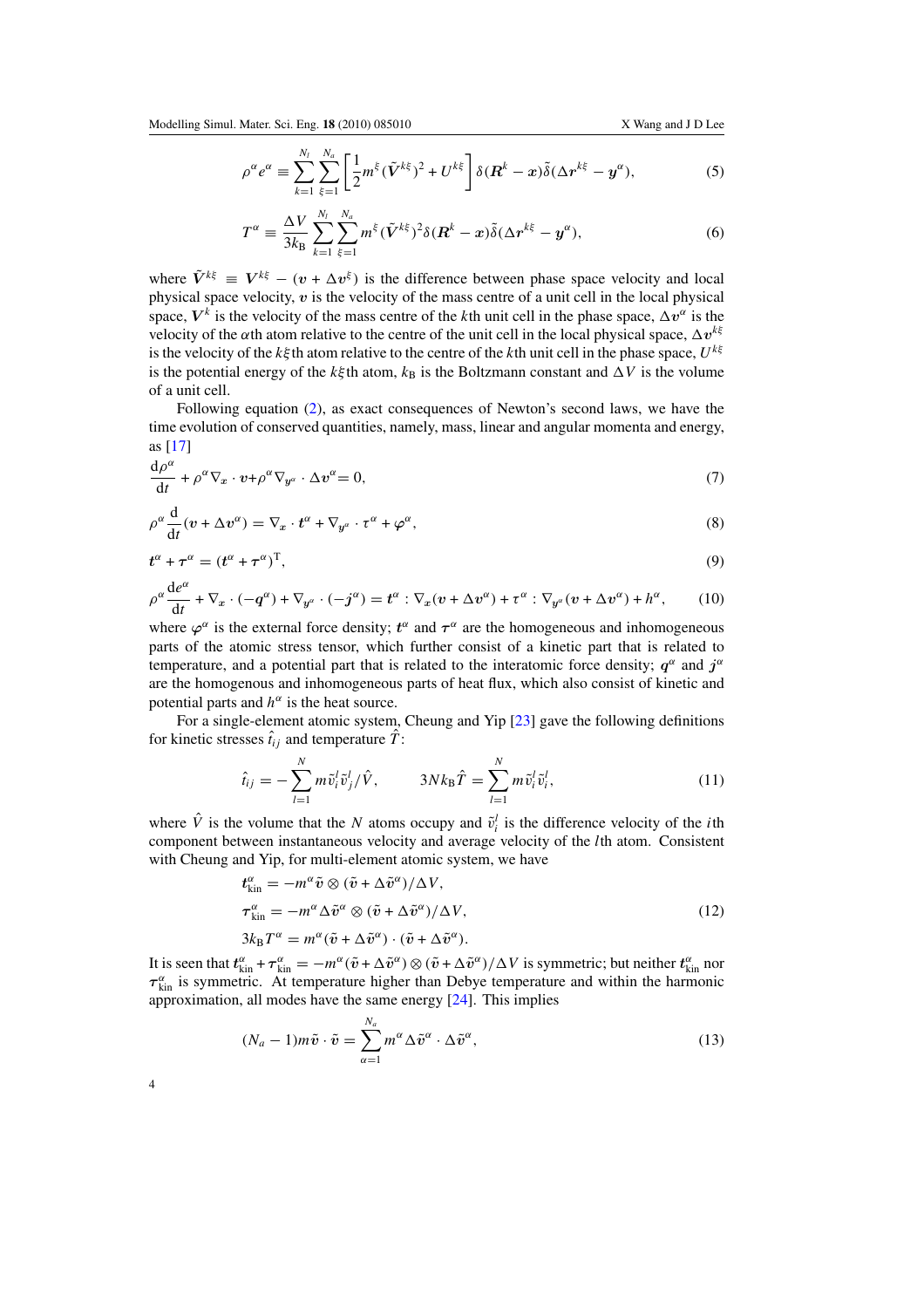<span id="page-5-0"></span>where  $m = \sum_{\alpha=1}^{N_a} m^{\alpha}$  is the total mass of a unit cell. Equation [\(12\)](#page-4-0) implies

$$
t_{ij(kin)}^{\alpha} = -\frac{\lambda^{\alpha} k_{\rm B} T \delta_{ij}}{\Delta V}, \qquad \tau_{ij(kin)}^{\alpha} = -\frac{(1 - \lambda^{\alpha}) k_{\rm B} T \delta_{ij}}{\Delta V}, \qquad (14)
$$

where  $\lambda^{\alpha} = m^{\alpha}/m$ . Definition of temperature at nanoscale is still a debating issue. Here, we follow the classical way to define temperature as a measure of thermal energy over a finite duration and over a unit cell. Thus, we have  $T^{\alpha} = T(x, t)$  and  $\nabla_{y^{\alpha}} \cdot \tau_{\text{kin}}^{\alpha} = 0$ .

Following the definition of homogeneous part  $t_{pot}^{\alpha}$  and inhomogeneous part  $\tau_{pot}^{\alpha}$  of potential stresses

$$
t_{\text{pot}}^{\alpha} = -\frac{1}{2} \sum_{k,l=1}^{N_l} \sum_{\xi,\eta=1}^{N_a} (R^k - R^l) \otimes F^{k\xi} B(k,\xi,l,\eta,x,y^{\alpha}), \qquad (15)
$$

$$
\tau_{\text{pot}}^{\alpha} = -\frac{1}{2} \sum_{k,l=1}^{N_l} \sum_{\xi,\eta=1}^{N_a} (\Delta r^{k\xi} - \Delta r^{l\eta}) \otimes F^{k\xi} B(k,\xi,l,\eta,x,y^{\alpha}) \tag{16}
$$

where  $\Delta \tilde{v}^{k\xi} = \Delta v^{k\xi} - \Delta v^{\xi}$ ;  $\tilde{V}^{k\xi} = V^{k\xi} - (v + \Delta v^{\xi})$ ;  $F^{k\xi}$  is the interatomic force acting on the  $k\xi$  the atom and  $B(k, \xi, l, \eta, x, y^{\alpha})$  is defined as

$$
B(k, \xi, l, \eta, x, y^{\alpha}) = \int_0^1 \delta(\mathbf{R}^k \lambda + \mathbf{R}^l (1 - \lambda) - x) \tilde{\delta}(\Delta \mathbf{r}^{k \xi} \lambda + \Delta \mathbf{r}^{l \eta} (1 - \lambda) - y^{\alpha}) d\lambda. \tag{17}
$$

One has

$$
\nabla_x \cdot t_{\text{pot}}^{\alpha} + \nabla_{y^{\alpha}} \cdot \tau_{\text{pot}}^{\alpha} = f^{\alpha}.
$$
 (18)

Substituting the above relationships between the kinetic stress and temperature as well as that between the potential stress and the interatomic force density  $[18, 19]$  $[18, 19]$  $[18, 19]$  into equation  $(8)$ , we obtain

$$
\rho^{\alpha}\ddot{u}^{\alpha}(x,t) = -\frac{\lambda^{\alpha}k_{\text{B}}\nabla T(x,t)}{\Delta V} + f^{\alpha}(x,t) + \varphi^{\alpha}(x,t),\tag{19}
$$

where  $\dot{u}^{\alpha}(x,t) = v + \Delta v^{\alpha}$ ,  $\ddot{u}^{\alpha}(x,t) = d(v + \Delta v^{\alpha})/dt$ ,  $f^{\alpha}(x,t)$  is the interatomic force density acting on the  $\alpha$ th atom,  $\varphi^{\alpha}(x, t)$  is the external force density acting on the  $\alpha$ th atom,  $\lambda^{\alpha} = m^{\alpha}/m$ , and  $m = \sum_{\alpha=1}^{N_a} m^{\alpha}$ .

The smallest allowable physical volume in AFT is the volume of a unit cell. The mass density of the  $\alpha$ <sup>th</sup> atom at *x* is thus

$$
\rho^{\alpha}(x,t) = \frac{m^{\alpha}}{\Delta V(x,t)},
$$
\n(20)

where  $m^{\alpha}$  is the mass of the  $\alpha$ th atom. Using the atomic mass  $m^{\alpha}$  as a material constant and considering that the volume of the unit cell  $\Delta V$  varies during the deformation, the conservation law of mass will be automatically satisfied. Equation (20) can thus replace the traditional conservation law of mass. For systems with a given temperature field, then the relevant governing equations are just the balance law for linear momentum, i.e.

$$
m^{\alpha}\ddot{u}^{\alpha}(x,t) = F_{t}^{\alpha}(x,t) + F^{\alpha}(x,t) + F_{\text{ext}}^{\alpha}(x,t),
$$
\n(21)

where  $F^{\alpha}(x, t)$  is the interatomic force,  $F^{\alpha}_{t}(x, t)$  is the force due to temperature and  $F^{\alpha}_{ext}(x, t)$ is the force due to external fields. Here  $F_{ext}^{\alpha}(x, t)$  is considered as the Lorentz force [\[25\]](#page-15-0)

$$
F_{\text{ext}}^{\alpha} = q^{\alpha} (E + v^{\alpha} \times B/c), \tag{22}
$$

where  $q^{\alpha}$  is the charge of the  $\alpha$ th atom, *c* is the speed of light, *E* is the electric field, *B* is the magnetic flux density and  $v^{\alpha}$  is the velocity of the  $\alpha$ th atom.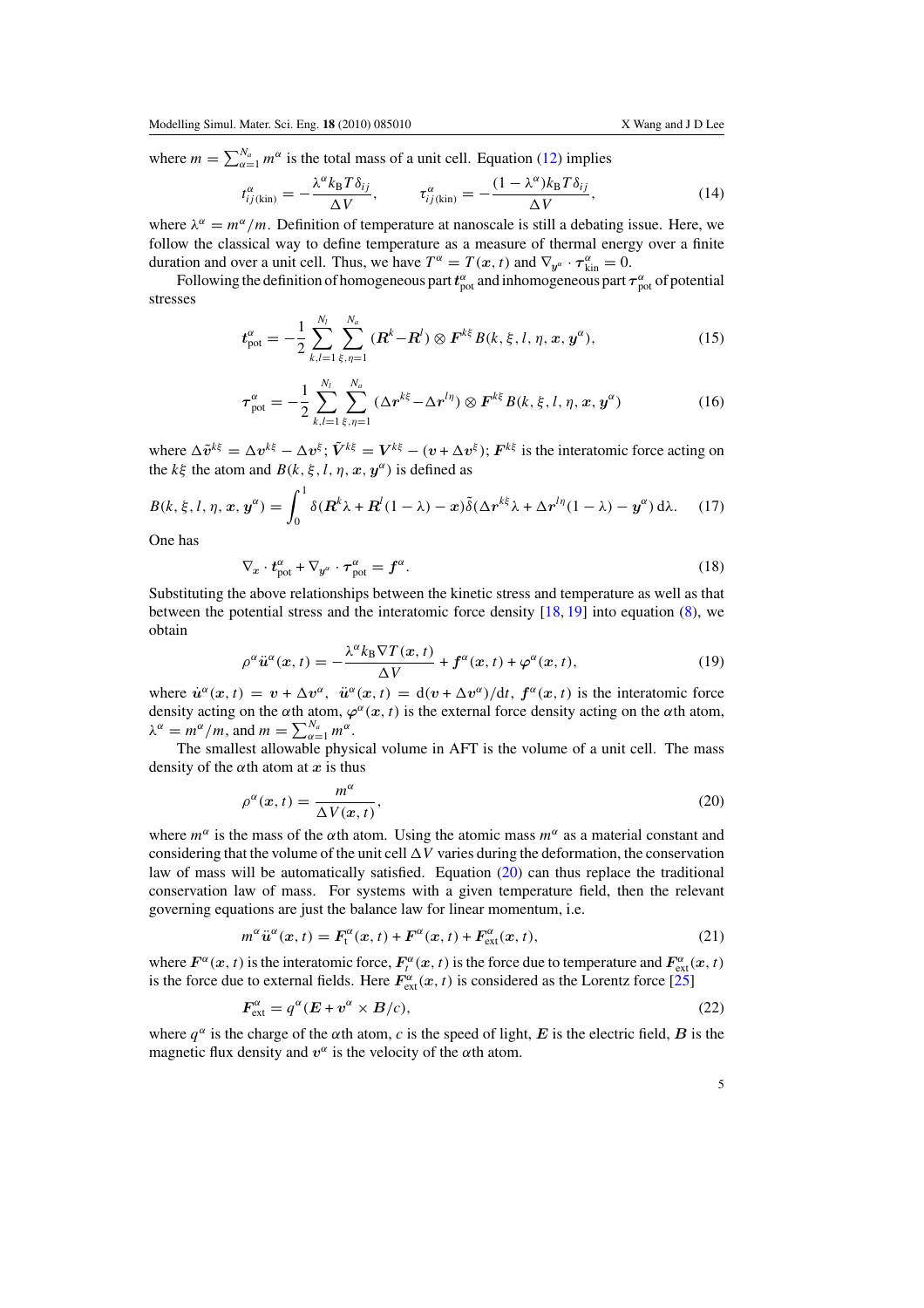<span id="page-6-0"></span>The existence of superscript  $\alpha$  in equation [\(21\)](#page-5-0) implies that the atomic information is naturally built in AFT, thereby eliminating the mismatch of phonon descriptions in atomic and continuum regions. Therefore AFT is inherently suitable for multi-element crystals, which is quite different from the classical continuum field theory and many other multiscale theories.

Define  $F^{\xi\eta}[u^{\xi}, u^{\eta}]$  as the interatomic force acting on an atom whose type and position are indicated by  $\xi$  and  $u^{\xi}$ , respectively [\[19\]](#page-15-0):

$$
\boldsymbol{F}^{\xi\eta}[\boldsymbol{u}^{\xi},\boldsymbol{u}^{\eta}]=-\frac{1}{2}\left(\frac{\partial U^{\xi\eta}}{\partial \boldsymbol{u}^{\xi}}-\frac{\partial U^{\xi\eta}}{\partial \boldsymbol{u}^{\eta}}\right)=\frac{1}{2}(\boldsymbol{F}^{\xi\eta}-\boldsymbol{F}^{\eta\xi}),
$$
\n(23)

where  $U^{\xi\eta}$  is the interatomic potential between the *ξ* th atom and *η*th atom.

For material systems that involve pair atomic interactions, the interatomic force can  $F^{\alpha}(x, t)$  be expressed as

$$
\boldsymbol{F}^{\alpha}(\boldsymbol{x},t) = \int_{\Omega(\boldsymbol{x}',t)} \frac{1}{\Delta V(\boldsymbol{x}',t)} \sum_{\beta=1}^{N_a} \boldsymbol{F}^{\alpha\beta} [\boldsymbol{u}^{\alpha}(\boldsymbol{x},t),\boldsymbol{u}^{\beta}(\boldsymbol{x}',t)] d\Omega(\boldsymbol{x}',t), \quad (24)
$$

where  $\Omega(x', t)$  is the domain associated with the material point x' and  $\Delta V(x', t)$  is the volume of the unit cell located at *x* . It is noted that, in equation (24), full-blown nonlocality and atombased constitutive relation are automatically rooted in the force calculation. Equations [\(20\)](#page-5-0), [\(21\)](#page-5-0) and (24) are invoked to solve the atomic displacement field, and consequently, atomicscale properties.

### **3. FE implementation**

In order to solve the above-mentioned material system efficiently and accurately, following the work done by Eidel and Stukowski [\[26\]](#page-15-0), and Knap and Ortiz [\[27\]](#page-15-0), we adopt two approximations. The first one is a kinematic constraint aiming at the reduction of degrees of freedom by virtue of shape functions in the FE method. The second one regards to the calculation of nodal forces in clusters with a specified summation rules. This cluster summation rules are taken as a compromise between numerical accuracy and computational efficiency [\[26,](#page-15-0) [27\]](#page-15-0).

The essence of the numerical approach is to reduce the degrees of freedom by the kinematic constraint. Some judiciously selected unit cells, called representative unit cells or rep-cells, retain their independent degrees of freedom. Each node in the FE mesh is a rep-cell. The nodal displacements together with shape functions are employed to determine a displacement field, in other words, all other unit cells are forced to follow the motion of the nodes—this is what we called 'kinematic constraint', which is the practise used in every FE analysis. The continuous displacement filed  $u^{\alpha}(x)$  is approximated through interpolation with its nodal values  $U_I^{\alpha}$  as

$$
u^{\alpha}(x) = \sum_{I=1}^{N_d} \Phi_I(x) U_I^{\alpha}, \qquad (25)
$$

where  $\Phi_I(x)$  is the shape function and  $N_d$  is the number of nodes in each element. Following the standard procedure of the Galerkin method, the weak form of equation [\(21\)](#page-5-0) can be written as

$$
\int_{\Omega} \frac{1}{\Delta V(x)} \sum_{\alpha=1}^{N_a} \{ m^{\alpha} \ddot{u}^{\alpha} - F^{\alpha} - F^{\alpha}_{ext} - F^{\alpha}_{t} \} \cdot \delta u^{\alpha} d\Omega = 0, \qquad (26)
$$

6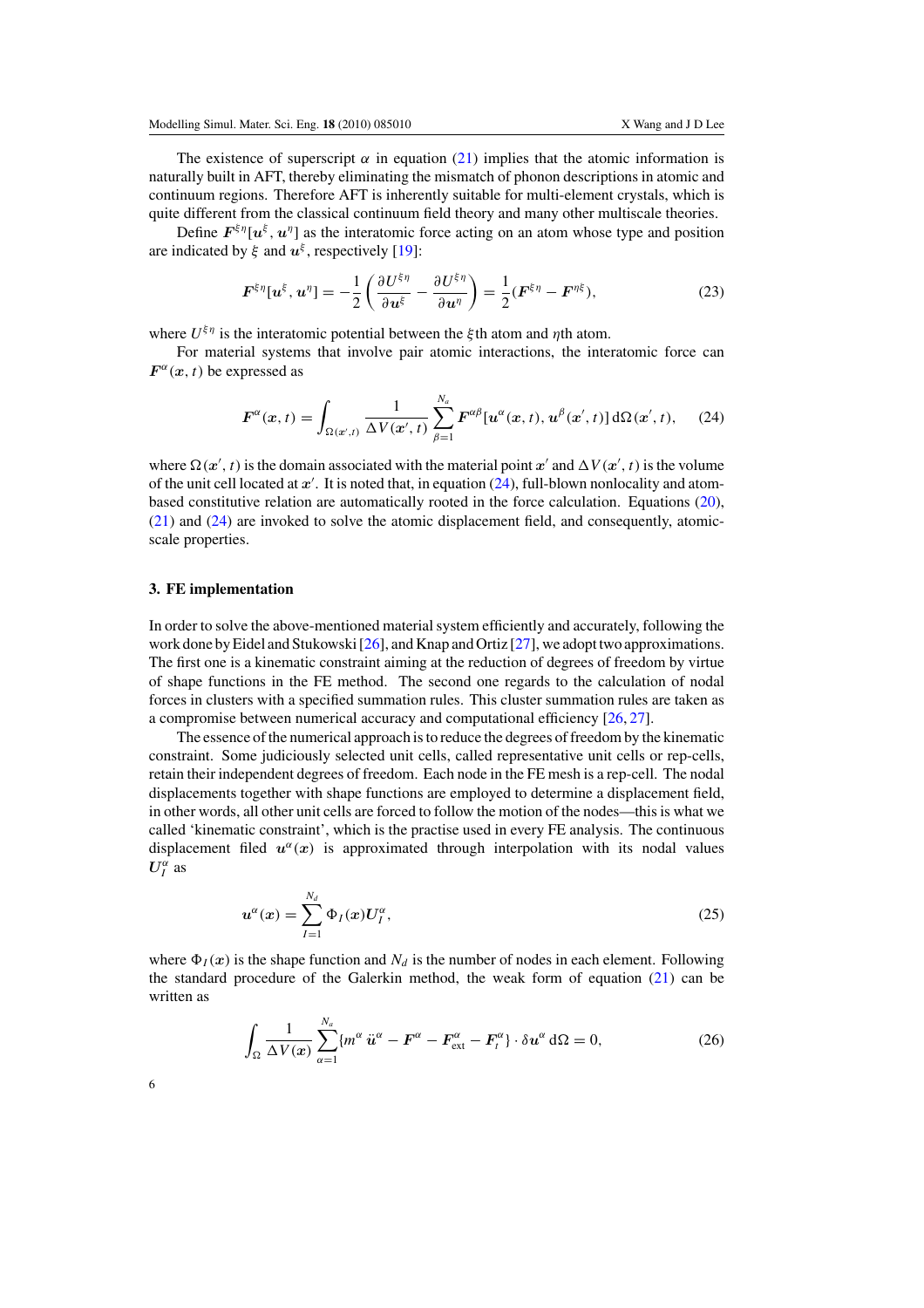<span id="page-7-0"></span>

**Figure 3.** Schematic picture of the AFT model with force distributions.

i.e.  
\n
$$
\int_{\Omega(x)} \frac{1}{\Delta V(x)} m^{\alpha} \Phi_J \Phi_I \ddot{U}_I^{\alpha} d\Omega(x) - \int_{\Omega(x)} \frac{1}{\Delta V(x)} \Phi_J
$$
\n
$$
\times \sum_{\beta=1}^{N_a} \int_{\Omega(x')} \frac{1}{\Delta V(x')} F^{\alpha \beta} [\Phi_I U_I^{\alpha}, \Phi_K(x') U_K^{\beta}] d\Omega(x') d\Omega(x)
$$
\n
$$
- \int_{\Omega(x)} \frac{1}{\Delta V(x)} (F_i^{\alpha} + F_{ext}^{\alpha}) \Phi_J d\Omega(x) = 0.
$$
\n(27)

Then the matrix form of equation  $(27)$  can be obtained as

$$
\tilde{M}_{IJ}\ddot{U}_I^{\alpha} = \tilde{F}_J^{\alpha} + \tilde{F}_{tJ}^{\alpha} + \tilde{F}_{\text{extJ}}^{\alpha},\tag{28}
$$

where

$$
\tilde{M}_{IJ} = \int_{\Omega(x)} \frac{1}{\Delta V(x)} m^{\alpha} \Phi_J \Phi_I d\Omega(x),\tag{29}
$$

$$
\tilde{F}_J^{\alpha} = \int_{\Omega(x)} \frac{1}{\Delta V(x)} \Phi_J \sum_{\beta=1}^{N_a} \int_{\Omega(x')} \frac{1}{\Delta V(x')} F^{\alpha\beta} [\Phi_I U_I^{\alpha}, \Phi_K(x') U_K^{\beta}] d\Omega(x') d\Omega(x), \qquad (30)
$$

$$
\tilde{F}_{tJ}^{\alpha} = \int_{\Omega(x)} \frac{1}{\Delta V(x)} F_t^{\alpha} \Phi_J d\Omega(x), \qquad (31)
$$

$$
\tilde{F}_{\text{extJ}}^{\alpha} = \int_{\Omega(x)} \frac{1}{\Delta V(x)} F_{\text{ext}}^{\alpha} \Phi_J \, d\Omega(x). \tag{32}
$$

All integrals in equations (29), (30), (31) and (32) are normally carried out by numerical quadrature. In figure 3, it is seen that around each node (an open circle), say the *k*th node, there is a cluster (a shaded area), named  $\psi_k$ . From now on, force calculation is no longer performed at all unit cells in the entire system but in all clusters. A representative unit cell (a black solid square) is the one within one of  $\psi_{I_p} = \{l : |X_l - X_{I_p}| \le R_{I_p}\}\$ . Note that there is no overlapping of clusters.  $X_l$  is the position of the *l*th unit cell and  $R_{I_p}$  is the radius of the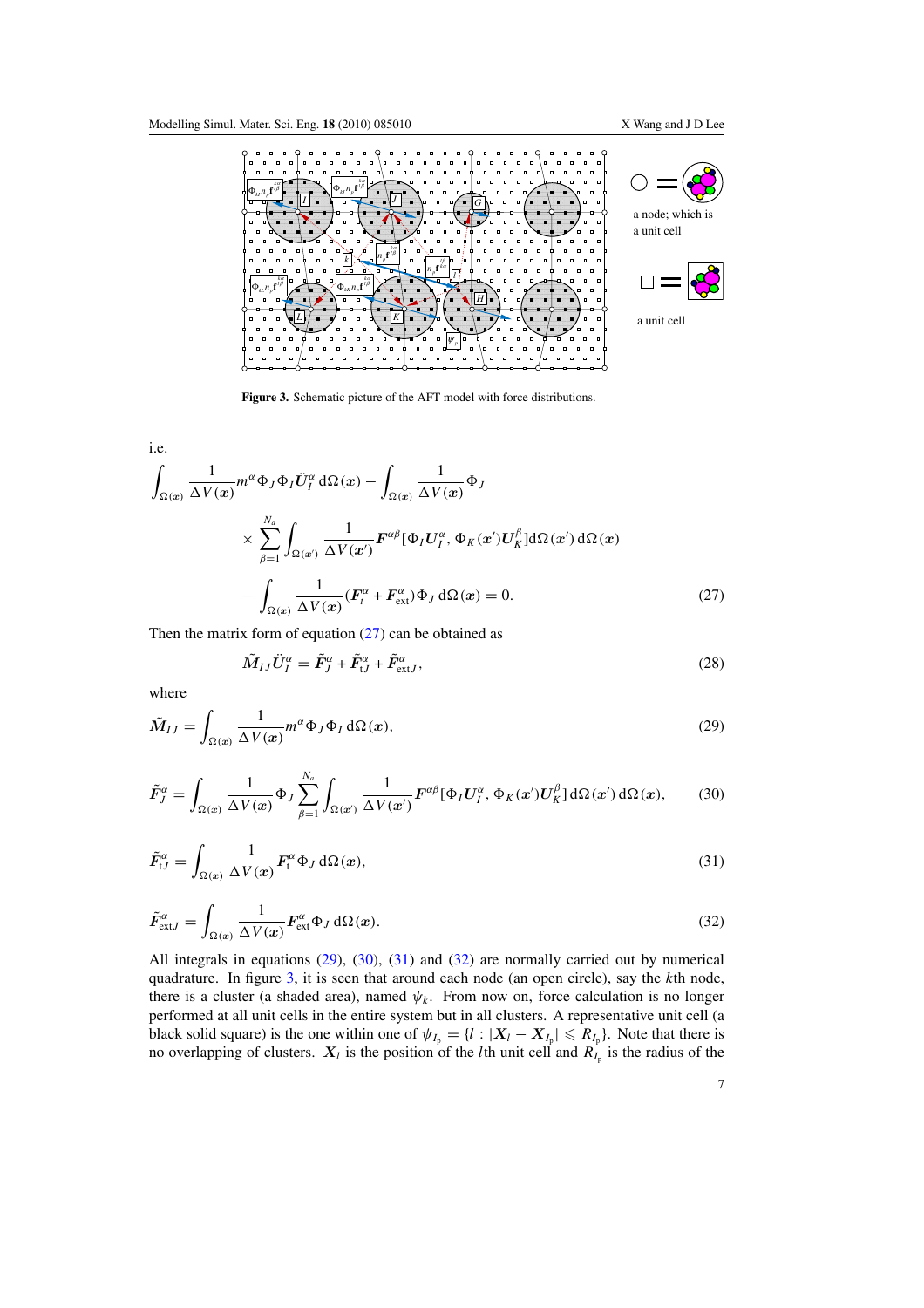<span id="page-8-0"></span>

| Table 1. Short-range interaction parameters for different pairs in MgO. |  |  |  |
|-------------------------------------------------------------------------|--|--|--|
|                                                                         |  |  |  |

| <b>Species</b> | <b>Species</b> | $A$ (eV) | $\rho$ (Å) | $C$ (eV( $\rm\AA)^6$ ) |
|----------------|----------------|----------|------------|------------------------|
| $\Omega^{-2}$  | $\Omega^{-2}$  | 9547.96  | 0.2192     | 32.0                   |
| $Mg^{2+}$      | $\Omega^{-2}$  | 1284.38  | 0.2997     | 0.00                   |
| $Mg^{2+}$      | $Mg^{2+}$      | 0.00000  | 0.0000     | 0.00                   |

cluster  $\psi_{I_p}$  centered at the  $I_p$ th node. We postulate that the cluster summation rule reads

$$
\tilde{F}_{J}^{\alpha} = \int_{\Omega(x)} \frac{1}{\Delta V(x)} \Phi_{J}(x) \sum_{\beta=1}^{N_a} \int_{\Omega(x')} \frac{1}{\Delta V(x')} F^{\alpha\beta} [\Phi_{I}(x) U_{I}^{\alpha}, \Phi_{K}(x') U_{K}^{\beta}] d\Omega(x') d\Omega(x)
$$
\n
$$
\approx \sum_{I_{p}=1}^{N_p} n_{I_p} \sum_{j \in \psi_{I_p}} \sum_{k=1}^{N_l} \sum_{\beta=1}^{N_a} \Phi_{J}(x_j) F^{\alpha\beta} [\Phi_{I}(x_j) U_{I}^{\alpha}, \Phi_{K}(x_k) U_{K}^{\beta}], \tag{33}
$$

where  $n_{I_p}$  is the weight of the  $I_p$ th cluster and  $N_p$  is the number of all nodes. When the clusters shrink to the size of the rep-cells, i.e.  $\psi_{J_p} = \{J_p\}$ , it holds  $\Phi_I(x_{J_p}) = \delta_{IJ_p}$ , and the cluster summation rule boils down to a node-based summation rule

$$
\boldsymbol{F}_{J}^{\alpha} = n_{J} \sum_{k=1}^{N_{l}} \sum_{\beta=1}^{N_{a}} \boldsymbol{F}^{\alpha\beta} [\boldsymbol{U}_{J}^{\alpha}, \boldsymbol{\Phi}_{K}(\boldsymbol{x}_{k}) \boldsymbol{U}_{K}^{\beta}]. \tag{34}
$$

In this case the weighting factor is  $n<sub>J</sub>$ , which is the number of unit cells represented by  $J$  th node, thus  $n_J = \sum_{j=1}^{N_l} \Phi_J(x_j)$ . On the other extreme,  $n_J = 1$ , implies all pairs of interatomic forces are calculated. In all cases  $\sum_{I_p} \sum_{j \in \psi_{I_p}} n_{I_p} = N_l$  holds.

Figure [3](#page-7-0) shows the numerical procedures to calculate the interatomic force between any two atoms. The force between any two atoms in different or same unit cells should be distributed to all the nodes of the elements, in which the two unit cells reside. For example, there is a unit cell *l* located within cluster  $\psi_p$  with weighting factor  $n_p$  and there is another generic unit cell  $k$ ; { $f^{\mu\nu}_{\mu}$ ,  $f^{\kappa\alpha}$ } represents a pair of interatomic forces acting on the *kα*th atom and the *lβ*th atom,  $f^{\downarrow \alpha}_{\beta} = -f^{\kappa \alpha}$ ; through shape function  $\Phi_{kl} = \Phi_l(x_k)$ , force  $n_p \Phi_{kl} f^{\downarrow \alpha}_{\beta}$  is distributed to the *α*th atom of node *I*; similarly,  $n_p \Phi_{kJ} f^{\mu\beta}$ ,  $n_p \Phi_{kK} f^{\mu\beta}$  and  $n_p \Phi_{kL} f^{\mu\beta}$  are distributed to the  $\alpha$ th atom of nodes J, K and L; in the same way,  $n_p \Phi_{IJ} f^{\kappa \alpha}$ ,  $n_p \Phi_{IK} f^{\kappa \alpha}$ ,  $n_p \Phi_{IG} f^{\kappa \alpha}$  and  $n_p \Phi_{IH} f^{\kappa \alpha}$  are distributed to the  $\beta$ th atom of nodes *J*, *K*, *G* and *H*.

#### **4. Simulation results**

In this work, we consider a given electromagnetic wave propagating in a MgO specimen of nanoscale. The ionic MgO crystal (figure  $5(a)$  $5(a)$ ) belongs to Fm3m space group, and has cubic structure with lattice constant  $a = 0.42$  nm. The interatomic potential employed here is the combination of the long range electrostatic Coulomb potential and the short range Buckingham potential with the material parameters listed in table 1 [\[28\]](#page-15-0). The Coulomb–Buckingham potentials between pairs of two atoms, Mg–Mg, O–O, Mg–O, are employed as

$$
U^{\xi\eta} = \frac{q^{\xi}q^{\eta}}{r^{\xi\eta}} + A^{\xi\eta} \exp\left(-\frac{r^{\xi\eta}}{\rho^{\xi\eta}}\right) - \frac{C^{\xi\eta}}{(r^{\xi\eta})^6},\tag{35}
$$

where  $A^{\xi\eta}$ ,  $\rho^{\xi\eta}$  and  $C^{\xi\eta}$  are material constants;  $r^{\xi\eta} \equiv ||r^{\xi\eta}|| \equiv ||r^{\xi} - r^{\eta}||$ .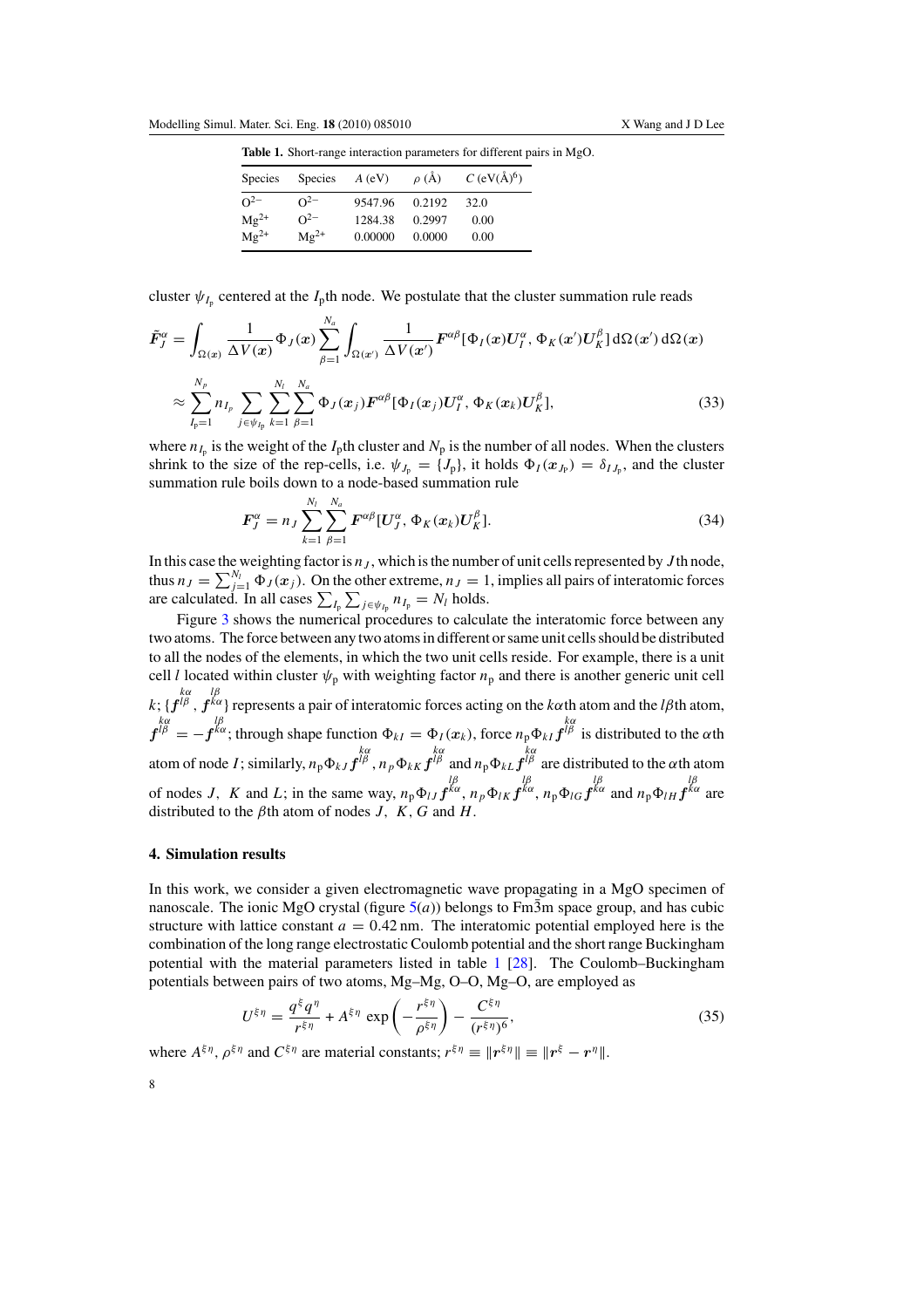

**Figure 4.** Wave propagation through the interface between the atomic region and the continuum region. The computational model of AFT and MD under a compressive impulsive loading is illustrated in (*a*) and (*b*), respectively. Displacement response of Point *L*2 *(a, a,* 70*a)* under the loading with the frequency  $\omega \approx 1.6$  THz is shown in (*c*).

In MD simulations or in our AFT method, only interatomic potential is needed for reproducing the lattice parameters [\[29\]](#page-15-0), elastic constants [\[30\]](#page-15-0), specific heat, thermal conductivity, thermal expansion, etc.

#### *4.1. Validation*

In this subsection, through the simulation of a critical phenomenon in concurrent multiscale modeling [\[31,](#page-15-0) [32\]](#page-15-0)—wave propagation across the interface between the atomic region and the continuum region, we have demonstrated the robustness and stability of our numerical methodology using nodal integration. We now briefly summarize the performed simulation here. From figures 4(*a*) and (*b*), it is shown that the 3D molecular dynamical model and the AFT model  $(2a \times 2a \times 150a)$  of the MgO crystal are subjected to a compressive impulsive loading along the *z*-direction. It is also noted that the resolution in the *z*-direction between the atomic region and the continuum region has a dramatic change since the size of element in the continuum region is  $1a \times 1a \times 10a$ . Figure 4(*c*) shows the responses at point *L*2  $(a, a, 70a)$ (which is located behind the interface  $z = 30a$ ) with three different cluster weighting factors  $n_{\text{min}}$ ,  $n_{\text{mid}}$  and  $n_{\text{max}}$  under the compressive impulsive loading with the frequency  $\omega \approx 1.6 \text{ THz}$ . Here  $n_{\text{min}} = 1$  (cluster having the largest size) represents the simulation with all pairs of interatomic forces calculated;  $n_{\text{max}}$  (cluster having the smallest size) represents the simulation with node-based summation rules and  $n_{\text{mid}}$  ( $n_{\text{min}}$  <  $n_{\text{mid}}$  <  $n_{\text{max}}$ ) (cluster having a size between the two extreme cases) represents the simulation with general cluster summation rules. In figure  $4(c)$ , the blue line represents the input impulsive loading along the *z*-direction. It is clearly seen that the results from AFT are in good agreement with that from MD simulation. Also it is noted that the wave in the AFT model passes through the atomic–continuum interface with negligible reflection. As expected, the results with smaller cluster weighting factor are smoother and closer to those from MD simulation.

With respect to the sensitivity of FE size, we have shown [\[31\]](#page-15-0) that the interface between meshes with different sizes acts like a screen, which prevents at least part of the wave from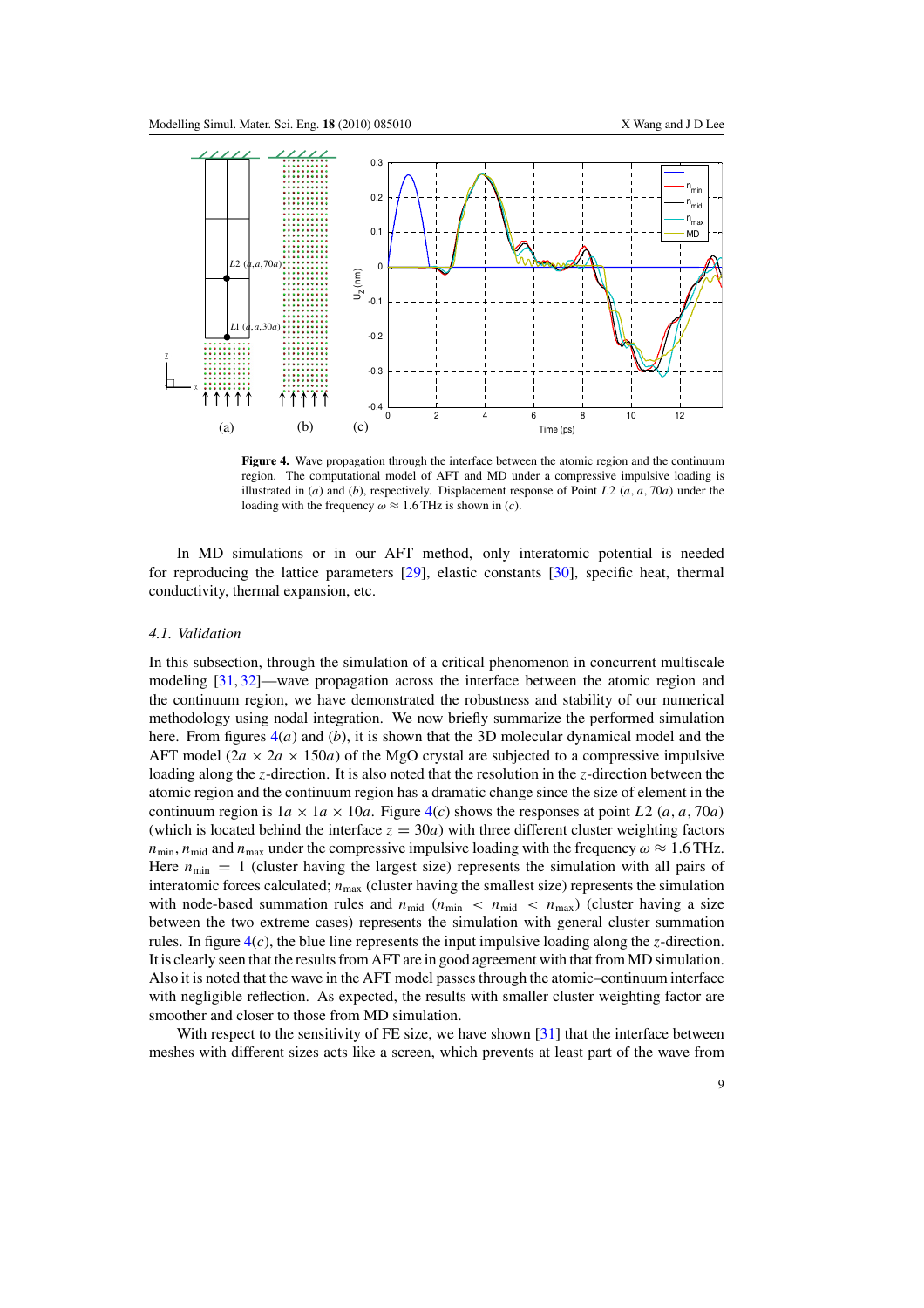<span id="page-10-0"></span>

**Figure 5.** (*a*) Crystal structure of MgO and (*b*) the finite element model of the specimen.



**Figure 6.** Scheme to illustrate the polarization response subject to an EM wave.

passing through. Actually this is a well-known phenomenon that wave reflection happens when nonuniform mesh is used in the classical FE analysis.

## *4.2. Effects of electromagnetic wave*

In this work, we assume that temperature is at 0 K. A MgO nanowire (1.6 nm  $\times$  1.6 nm  $\times$ 16 nm, 8200 atoms) subject to a given electromagnetic field is modeled with 80 FEs and 189 nodes in figure 5(*b*). The initial displacement and velocity of each node are zero after a long time relaxation; no loading and no boundary constraints are applied in the simulation. The radius of the cluster used in this work is 0.2 nm and the time step is 1 fs. The body force, i.e. the Lorentz forces acting on the charged atoms, is caused solely by the external EM field. The polarization response can be schematically illustrated by figure 6. Driven by the Lorentz force, according to equation [\(22\)](#page-5-0), the charged ions Mg<sup>2+</sup> and  $O^{2-}$  in the specimen will move along the*x*-direction first with the velocity  $v_x$  induced by the applied electric field  $E_x$ . This motion gives rise to a polarization  $P_x$ . Then due to the motion of ions in the *x*-direction and the applied magnetic flux density along the *y*-direction,  $B_y$ , a Lorentz force, equal to  $q^{\alpha}v \times B/c$ arises in the *z*-direction. Hence, the charged ions will move in the *z*-direction that generates polarization  $P_z$  as well.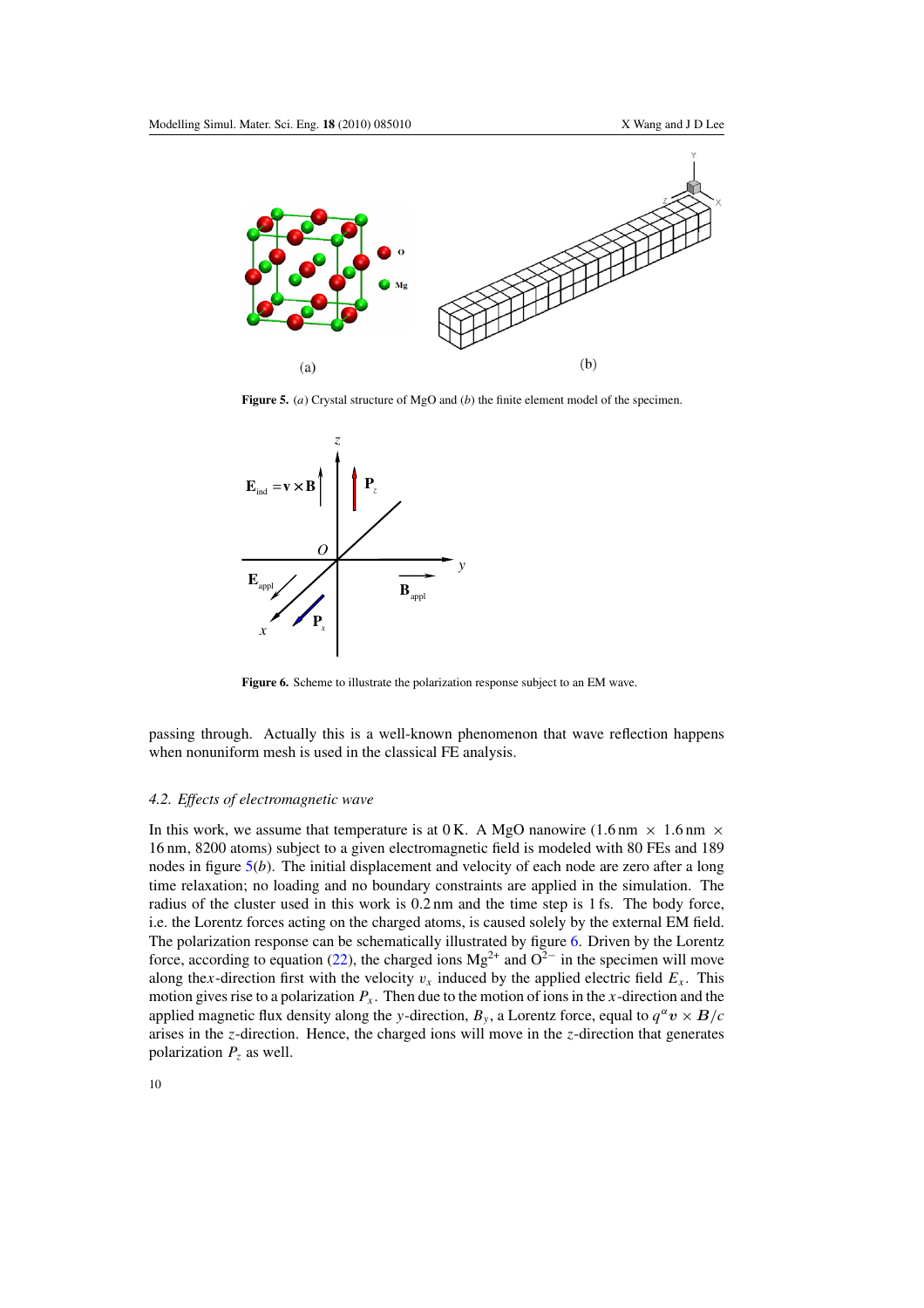

**Figure 7.** Polarization  $P_x$  versus time with frequency  $\omega = \omega_r = 130 \text{ THz}$ .

First, let Maxwell's equations be expressed in the Heaviside–Lorentz system and let the external EM field satisfy Maxwell's equation under the idealized vacuum situation. Under the Heaviside–Lorentz system,  $E$  and  $B$  have the same dimension  $V m^{-1}$ . Also, because we consider the external fields satisfy Maxwell's equations in vacuum, we have  $B = H$ and  $E = D$ . Second, in this work, we only consider one-way coupling, in other words, the external EM wave will induce motions, including polarization  $P$ , in the crystal; but the crystal will have no effect on the external *E* and *B* fields. Here, the harmonic electric field  $E = [E_x \ E_y \ E_z] = [E_x \ 0 \ 0]$  and magnetic flux density  $B = [B_x \ B_y \ B_z] = [0 \ B_y \ 0]$  with variance in time and space are applied with

$$
E_x = B_y = \begin{cases} A \exp[i\omega(z - ct)/c] & \text{if } t \leq 10\pi\omega, \\ 0 & \text{if } t > 10\pi\omega, \end{cases}
$$
(36)

where *c* is the speed light,  $A = 148 \,\mu\text{V}\,\text{nm}^{-1}$  is the amplitude and  $\omega$  is the frequency of the EM wave. Here three cases are considered: case I (high frequency)  $\omega = \omega_h = 260 \text{ THz}$ ; case II (resonance frequency)  $ω = ω_r = 130$ THz; case III (low frequency)  $ω = ω_1 = 26$  THz.

At atomic level computations, classically, the polarization *P* is defined as the dipole moment per unit volume

$$
P = \frac{e}{\Delta V} \sum_{n} Z_n R_n, \tag{37}
$$

where  $R_n$  is the position vector of charge  $Z_n$ , *e* is the unit of charge and  $\Delta V$  is the volume of unit cell. Consequently, it is straightforward to show the polarization density  $P(x, t)$  of a lattice point in AFT as

$$
P(x,t) = \sum_{k=1}^{N_l} \sum_{\alpha=1}^{N_a} q^{k\alpha} (R^k + \Delta r^{k\alpha}) \delta(R^k - x) = \sum_{k=1}^{N_l} \sum_{\alpha=1}^{N_a} q^{k\alpha} \Delta r^{k\alpha} \delta(R^k - x), \tag{38}
$$

where  $q^{k\alpha}$  is the charge of the *kα*th atom and  $\Delta r^{k\alpha}$  is the current relative position of the *kα*th atom with respect to the centroid of unit cell *k*. Equation (38) can give us both the local and bulk values of the polarization of a finite size specimen.

According to equation (38), the polarization density can be calculated as a vector-valued function of space and time. Figure 7 shows polarization  $P_x$  of the  $x-y$  cross section at  $z = 8$  nm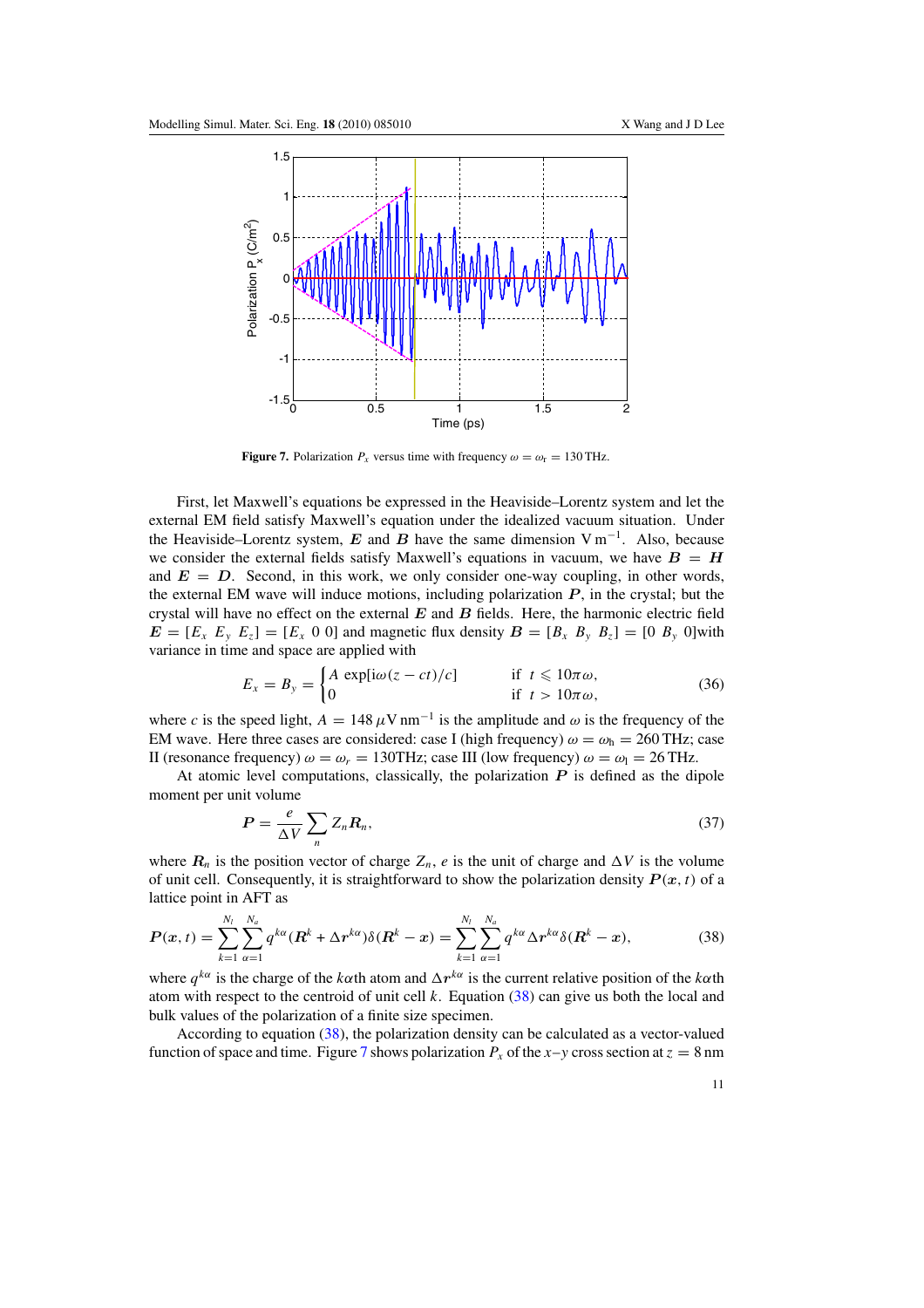<span id="page-12-0"></span>

**Figure 8.** Polarization  $P_x$  versus time under different frequencies.

with  $\omega = 130 \text{ THz}$ . From the pattern of the response, it is noted that this special frequency will drive  $P_x$  to a resonance state as we expected in the classical vibration system. Resonance is the tendency of a system to absorb more energy when the driving frequency matches the system's natural frequency. It will cause violent swaying motions and catastrophic failure of the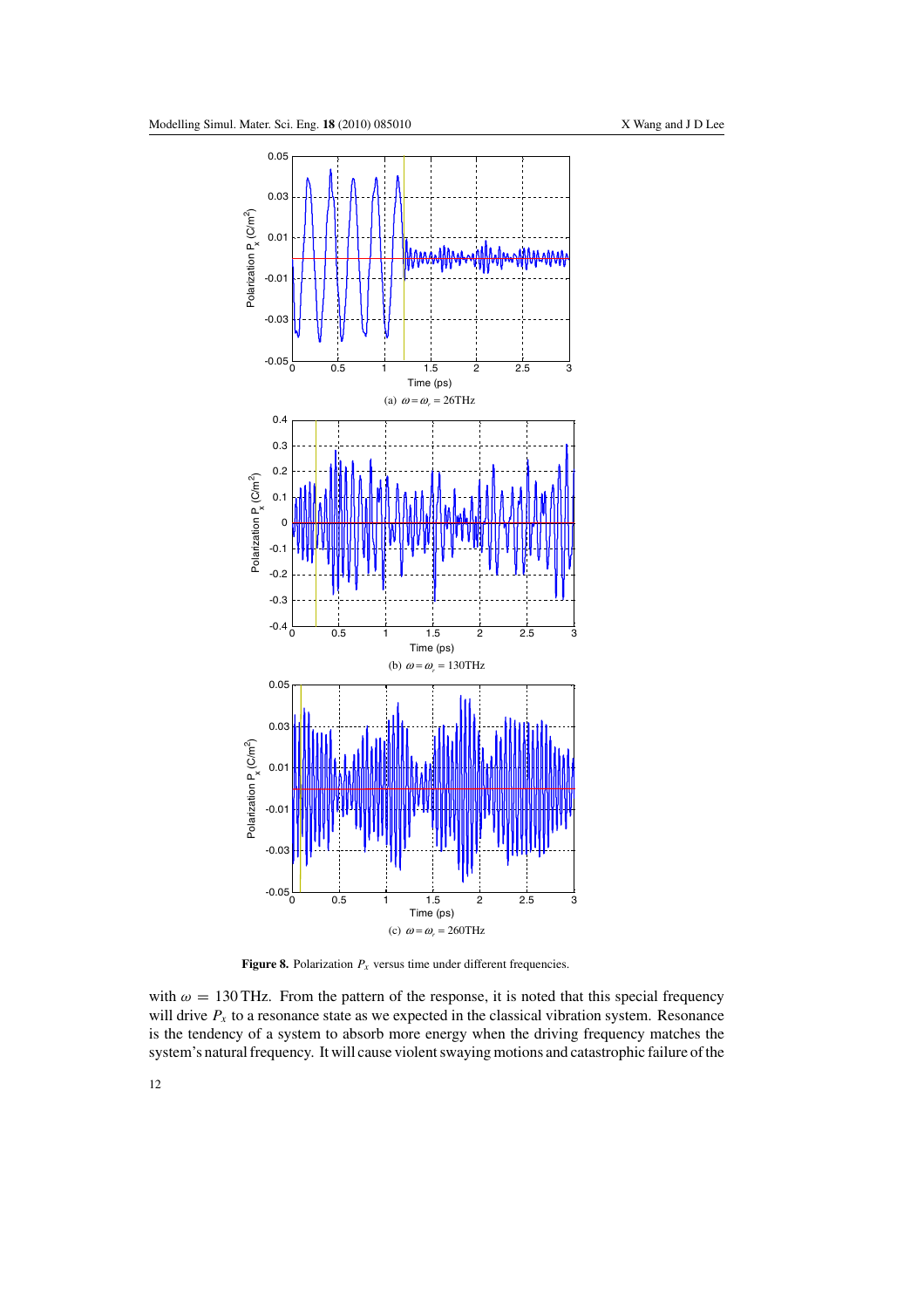<span id="page-13-0"></span>

**Figure 9.** Polarization  $P_z$  versus time under different frequencies.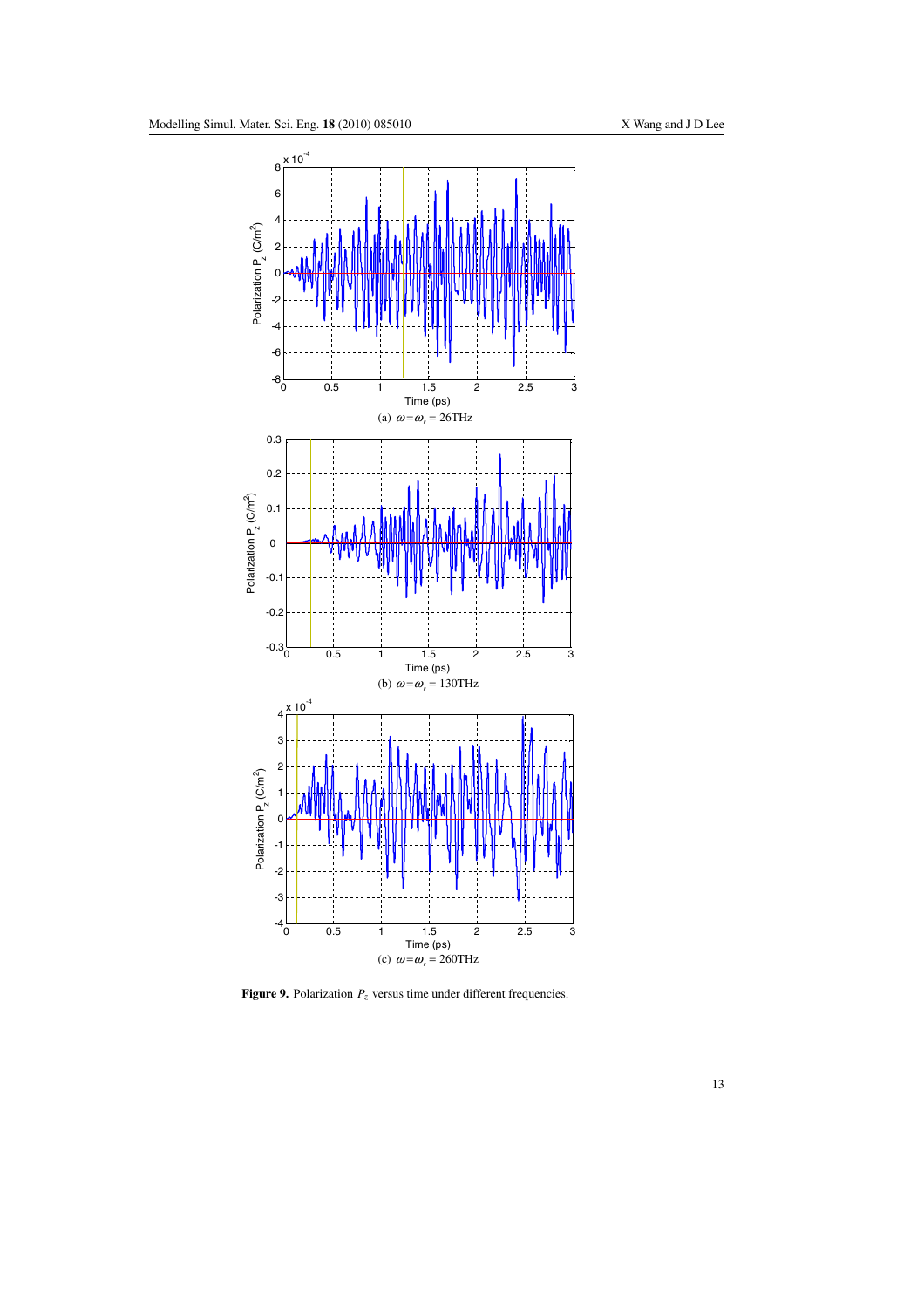<span id="page-14-0"></span>specimen had we not terminated the driving EM wave. That is why we identify  $\omega \approx 130 \text{ THz}$ as the resonance frequency.

The polarization components  $P_x$  and  $P_z$  of the *x*–*y* cross section at  $z = 8$  nm are plotted as functions of time for case I, II and III in figure [8](#page-12-0) and figure [9,](#page-13-0) respectively. It is noted that in the simulation there are two stages divided at  $t = t_a = 10\pi\omega$  (the orange lines in figures); in the second stage,  $t > t_a$ , the external EM wave is terminated.

When time  $t \leq t_a$ , along the *x*-direction, figure [8](#page-12-0) shows the distinct responses of polarization  $P<sub>x</sub>$  to the applied EM wave with different driving frequencies. It is observed that the applied high-frequency (low-frequency) electric field  $E_x$  drives  $P_x$  to a frequency larger (smaller) than the natural frequency. However, the magnitudes of  $P_x$  are comparable. It is seen that the magnitude of  $P_x$  is much larger at resonance frequency. From figure [9,](#page-13-0) we can see the response of *Pz* are delayed under the applied EM wave. This is due to the fact that  $P_x$  is caused by  $E_x$  directly and, on the other hand,  $P_z$  is caused by the joint effect  $v_x$  and  $B_y$ .

When time  $t > t_a$ , there is no external field, only the interatomic force exists. Then the effect of the EM wave disappears and the polarization mainly follows its natural frequency of the specimen irrespective of what has been applied  $t \leq t_a$  (cf figures [8](#page-12-0) and [9\)](#page-13-0).

#### **5. Conclusions**

Through AFT, the internal deformation of the microstructure in a nano-sized continuum under the influence of an EM wave on the polarizable material MgO is investigated. The major findings of this work are summarized as follows:

- (1) AFT is naturally suitable to multi-element crystals because it enables us to find the atomistic trajectories of each atom in the unit cell (cf the superscript  $\alpha$  in the governing equation  $(21)$ ).
- (2) As a compromise between efficiency and accuracy, we adopt a cluster-based summation rule for force calculations in the FE formulations. However, our numerical algorithm is a general one: at one extreme, only nodes are representative; at the other extreme, all atoms in the system are self-representative.
- (3) In AFT simulations, the majority of degrees of freedom are eliminated and the computation cost is largely reduced. Nevertheless, the essential dynamic, nonlinear, nonlocal, largedeformation material behaviors can be successfully presented.
- (4) This work shows that polarization of MgO can be induced by the applied electromagnetic wave. In particular, we demonstrated the resonance phenomenon which occurs when the frequency of the EM wave approaches the natural frequency of the system. This means AFT can be used to analyze the thermomechanical–electromagnetic coupling phenomena of multi-element crystal materials at micro/nanoscale within one theoretical framework.

#### **References**

- [1] Eringen A C and Suhubi E S 1964 Nonlinear theory of simple micro-elastic solids: I *Int. J. Eng. Sci.* **2** [189–203](http://dx.doi.org/10.1016/0020-7225(64)90004-7)
- [2] Eringen AC and Suhubi E S 1964 Nonlinear theory of simple micro-elastic solids: II *Int. J. Eng. Sci.* **2** [389–404](http://dx.doi.org/10.1016/0020-7225(64)900-17-5)
- [3] Eringen A C 1999 *Microcontinuum Field Theories: I. Foundations and Solids* (New York: Springer)

[6] AbrahamF F, Broughton, J Q, Bernstein N and Kaxiras E 1998 Spanning the continuum to quantum length scales in a dynamic simulation of brittle fracture *Europhys. Lett.* **44** [783–7](http://dx.doi.org/10.1209/epl/i1998-00536-9)

<sup>[4]</sup> Chen Y P and Lee J D 2004 Determining material constants in micromorphic theory through phonon dispersion relations (vol 41, pg 871, 2003) *Int. J. Eng. Sci.* **42** [1097–7](http://dx.doi.org/10.1016/j.ijengsci.2003.10.002)

<sup>[5]</sup> Zeng X W, Chen Y P and Lee J D 2006 Determining material constants in nonlocal micromorphic theory through phonon dispersion relations *Int. J. Eng. Sci.* **44** [1334–45](http://dx.doi.org/10.1016/j.ijengsci.2006.08.002)